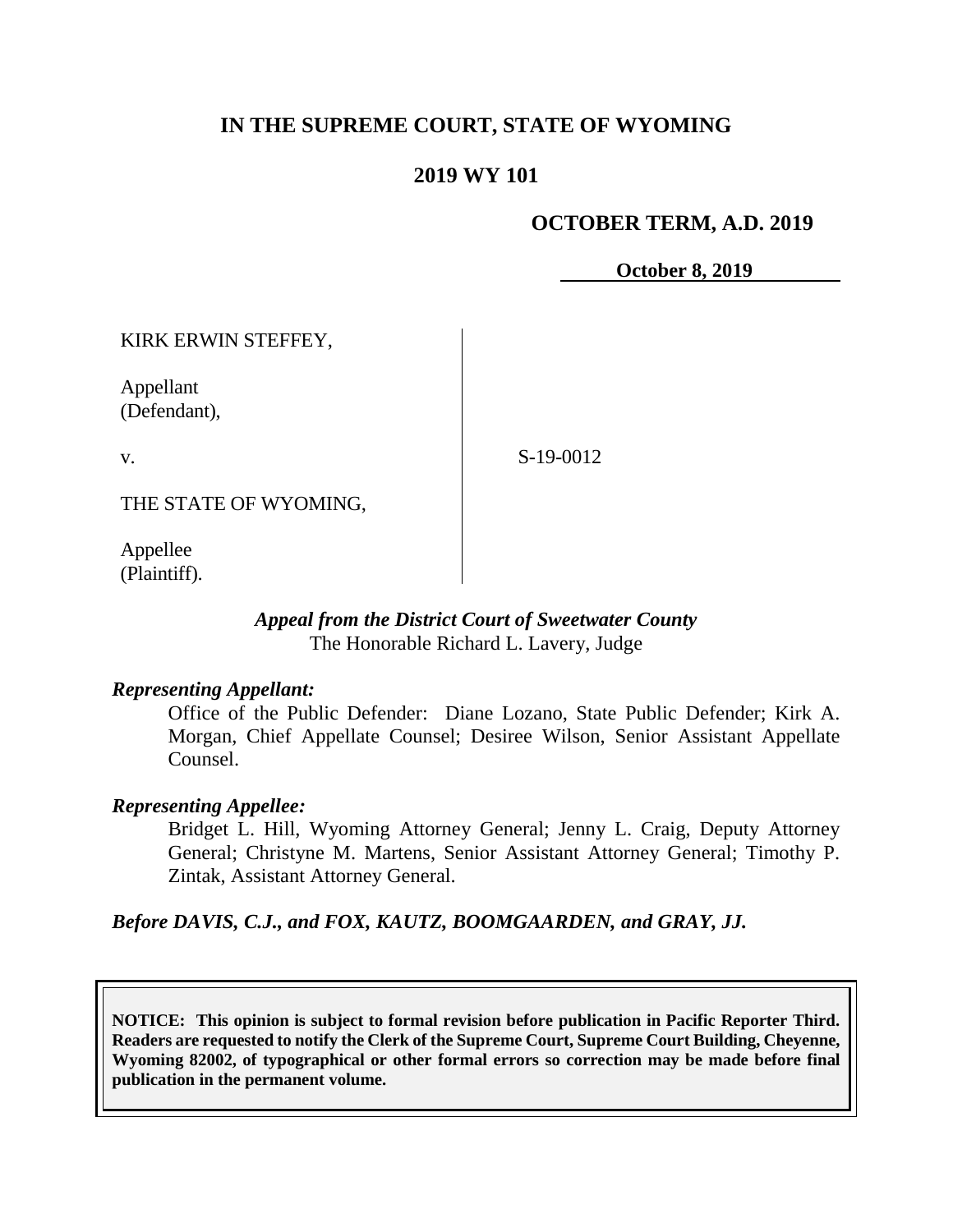**KAUTZ,** Justice.

[¶1] Kirk Erwin Steffey pled no contest to driving under the influence of alcohol to a degree which rendered him incapable of safely driving. *See* Wyo. Stat. Ann. § 31-5- 233(b)(iii)(A) (LexisNexis 2017). Prior to sentencing, he twice moved to withdraw his plea. The district court denied both motions and sentenced Mr. Steffey to 4-7 years in prison. Mr. Steffey claims his plea was not knowing or voluntary and the district court abused its discretion in denying his motions to withdraw his plea. We agree and reverse.

# **ISSUES**

[¶2] The issues on appeal are:

1. Was Mr. Steffey's no contest plea knowing and voluntary?

2. Did the district court abuse its discretion in denying Mr. Steffey's motions to withdraw his no contest plea?

# **FACTS**

# *The Offense Conduct*

l

[¶3] Around 10:30 a.m. on March 23, 2017, Mr. Steffey ran a red light and collided with two pickup trucks. He did not stop after the accident. Shortly thereafter, Deputy Morrell with the Rock Springs Police Department located Mr. Steffey's vehicle as it was pulling into a residential driveway. Mr. Steffey exited his vehicle and began to approach the residence. Deputy Morrell stopped him and placed him in the back of his patrol car. Mr. Steffey told Deputy Morrell he had consumed a few beers approximately 45 minutes earlier. Officer Miles arrived on the scene and talked with Mr. Steffey. Officer Miles smelled alcohol on Mr. Steffey's breath and noticed Mr. Steffey's eyes were red, watery, and bloodshot.

[¶4] The officers transported Mr. Steffey to the Sweetwater County Detention Center where Officer Miles performed the horizontal gaze nystagmus test on Mr. Steffey. The results indicated Mr. Steffey was under the influence of alcohol.<sup>1</sup> Officer Miles did not

<sup>&</sup>lt;sup>1</sup> The horizontal gaze nystagmus test is a standard field sobriety test which assesses the ability of an individual's eyes to track an object. *Vogt v. State, ex rel., Dep't of Transp.*, 2013 WY 123, ¶ 6 n.5, 310 P.3d 899, 903 n.5 (Wyo. 2013). The officer holds an object such as a penlight approximately a foot in front of the individual's face and moves it slowly from side to side while instructing the individual to follow the object with his eyes only (i.e., while not moving his head). *Id*. If the eyes jerk or bounce (referred to as nystagmus) rather than follow the object smoothly, the individual may be under the influence of alcohol or drugs. *Id*.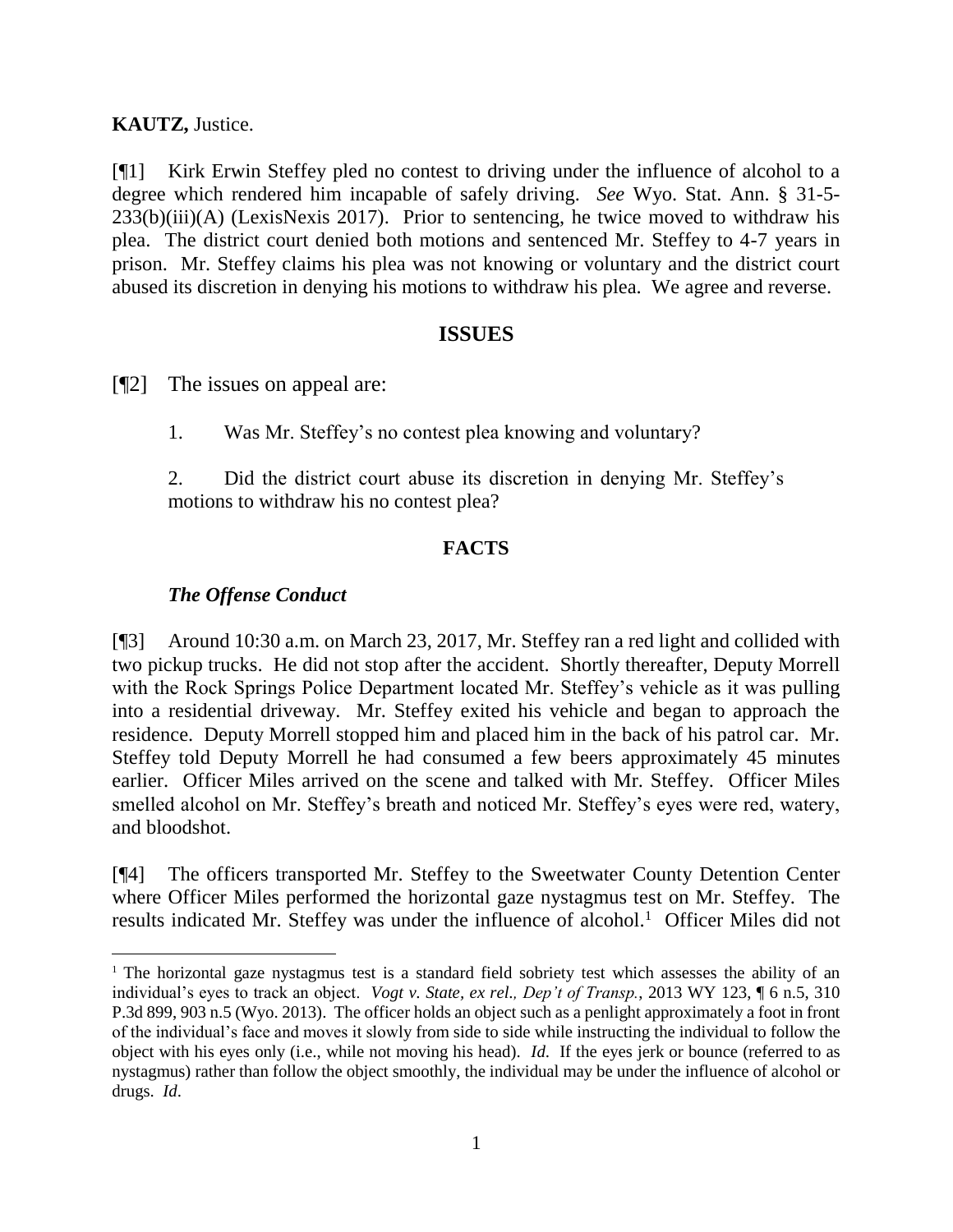conduct any other field sobriety tests because Mr. Steffey said he was physically incapable of performing them due to a recent knee surgery. Mr. Steffey consented to a breathalyzer test, which revealed a blood alcohol content (BAC) of 0.137%. The officers administering the test, however, failed to observe Mr. Steffey the requisite 15 minutes prior to administering the test.

[¶5] Mr. Steffey told the officers he was traveling to Walmart to purchase groceries. He claimed to have not seen the red light because he was using Google Maps on his cell phone and not paying attention. He left the scene because he did not have a valid driver's license and did not want to go to jail.

# *The Amended Charge and Mr. Steffey's No Contest Plea*

[¶6] The State charged Mr. Steffey with driving or having physical control of a vehicle with a BAC of 0.08% or more (his fourth offense in ten years), a felony, in violation of §  $31-5-233(b)(i)$  and (e), as well as several misdemeanors.<sup>2</sup> Mr. Steffey pled not guilty, and the trial court scheduled a pretrial conference and trial. On July 21, 2017, Mr. Steffey moved for a continuance of the July 25, 2017, pretrial conference and the August 14, 2017, trial claiming, *inter alia*, he needed additional time "to follow up on some of the discovery obtained by defense subpoenas, specifically to analyze the maintenance records of the breathalyzer at the Sweetwater County Detention Center." The court rescheduled the pretrial conference to August 10, 2017, but it did not continue the trial.

[¶7] Sometime prior to August 10, 2017, the State learned it could no longer rely on Mr. Steffey's breathalyzer test results because the officers administering the test failed to observe him for the requisite 15 minutes prior to administering it. As a result, on August 10, 2017, the State moved to amend the charge from driving while under the influence of alcohol based on a BAC of .08% or more  $(\S 31-5-233(b)(i)$  and  $(e)$ ) to driving while under the influence of alcohol to a degree which rendered him incapable of safely driving (§ 31-  $5-233(b)(iii)(A)$ .<sup>3</sup> The district court granted the motion and the State filed an amended

l The test in this case revealed a lack of smooth pursuit (meaning Mr. Steffey's eyes jerked or bounced while following the object), distinct and sustained nystagmus at maximum deviation (meaning Mr. Steffey's eyes began jerking within four seconds while looking all the way to the side), and the onset of nystagmus prior to his eyes reaching 45 degrees. *See* Marcelline Burns, Ph.D., *The Robustness of the Horizontal Gaze Nystagmus Test*, The National Highway Traffic Safety Administration, September 2007, at 2.

<sup>&</sup>lt;sup>2</sup> The misdemeanors included driving without an ignition interlock device (Wyo. Stat. Ann. § 31-7-404(a) (LexisNexis 2017)); driving with a cancelled, suspended, or revoked driver's license, subsequent offense (Wyo. Stat. Ann. § 31-7-134(c) (LexisNexis 2017)); failure to stop for an accident involving damage to a vehicle or property (Wyo. Stat. Ann. §§ 31-5-1102 and 31-5-1103 (LexisNexis 2017)) (two counts); and failure to stop at a red light (Wyo. Stat. Ann. § 31-5-403(a)(iii)(A) (LexisNexis 2017)).

<sup>&</sup>lt;sup>3</sup> The State contends it was aware of the faulty breathalyzer test by March 29, 2017, the date Mr. Steffey's bond was reduced. It does not explain, however, why it took until August 10, 2017, to amend the charge.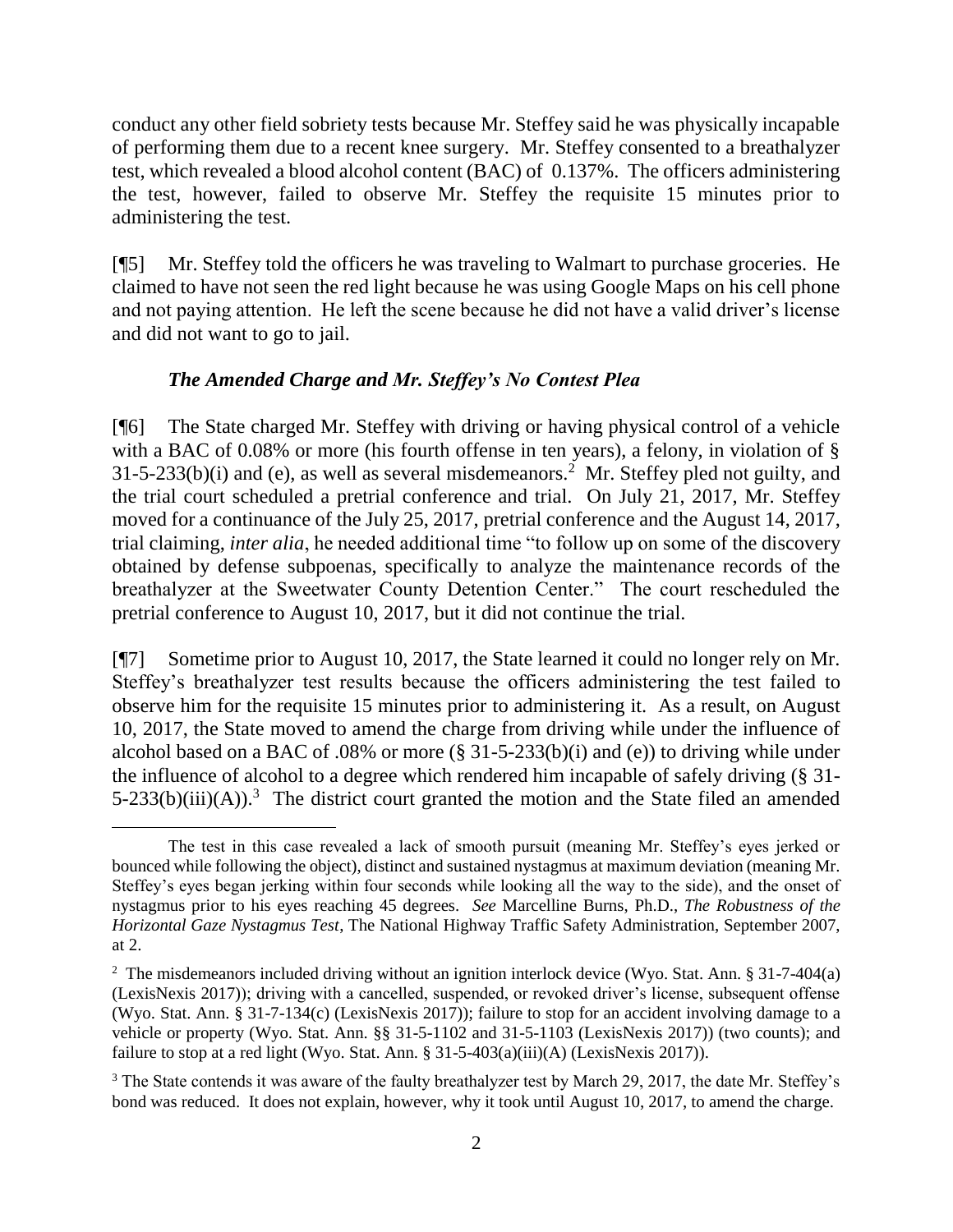information, all on August 10, 2017. That same day, the court held the pretrial conference, which turned into a change of plea hearing. Pursuant to a plea agreement, which was never reduced to writing, Mr. Steffey pled no contest to the amended charge and to two misdemeanors. In exchange for his plea, the State dismissed the remaining misdemeanor counts and agreed to recommend a sentence of no more than 4-7 years in prison and to allow Mr. Steffey to argue for a sentence of probation.

## *Mr. Steffey's First Motion to Withdraw His Plea*

[¶8] On November 30, 2017, Mr. Steffey moved to withdraw his plea under Rule 32 of the Wyoming Rules of Criminal Procedure (W.R.Cr.P.), arguing his plea was not knowing or voluntary.<sup>4</sup> He asserted his innocence and claimed to have "been rushed through the criminal justice system" and "not [to have] had the opportunity to review the entire discovery in [his] case." He also alleged his counsel learned about the faulty breathalyzer test the day before the pretrial conference. Rather than discuss it with him first, however, counsel approached the prosecutor, seeking a better deal.<sup>5</sup> The prosecutor refused the request, instead amending the charge. Mr. Steffey argued counsel should not have talked with the prosecutor about the faulty test without first informing him, and had counsel not talked with the prosecutor, he would have filed a motion to suppress and would have proceeded to trial. He further claimed he learned of the faulty breathalyzer test and the amended charge less than 15 minutes prior to the change of plea hearing, which was insufficient time for him to understand the amended charge.

[¶9] After holding a hearing, the district court denied the motion to withdraw the plea. Because Mr. Steffey had not alleged the plea colloquy was inadequate under W.R.Cr.P. 11, the court analyzed whether Mr. Steffey had established a "fair and just reason" to withdraw his plea under W.R.Cr.P. 32(d), using the factors we outlined in *Frame v. State*, 2001 WY 72, ¶ 7, 29 P.3d 86, 89 (Wyo. 2001). The district court concluded four of the factors weighed in favor of Mr. Steffey being allowed to withdraw his plea—withdrawal of the plea would not prejudice the State, Mr. Steffey did not delay in seeking to withdraw his plea, withdrawal of the plea would not substantially inconvenience the court, and withdrawal would not waste judicial resources. The other three factors, however, weighed against withdrawal—Mr. Steffey's plea was knowing and voluntary, it was made with the close assistance of counsel, and Mr. Steffey had made only a bare assertion of innocence.

 $\overline{a}$ 

<sup>&</sup>lt;sup>4</sup> This motion to withdraw, as well as his second motion to withdraw, focused solely on his plea to driving while under the influence of alcohol. His arguments on appeal are similarly focused. As a result, we too will focus our analysis on his driving under the influence plea, but we recognize our reversal also affects his pleas to the misdemeanor counts.

 $5$  There is some indication in the record that a plea deal existed as early as July 21, 2017. However, there is nothing in the record addressing the terms of any earlier plea deal or any discussions counsel had with Mr. Steffey concerning an earlier deal.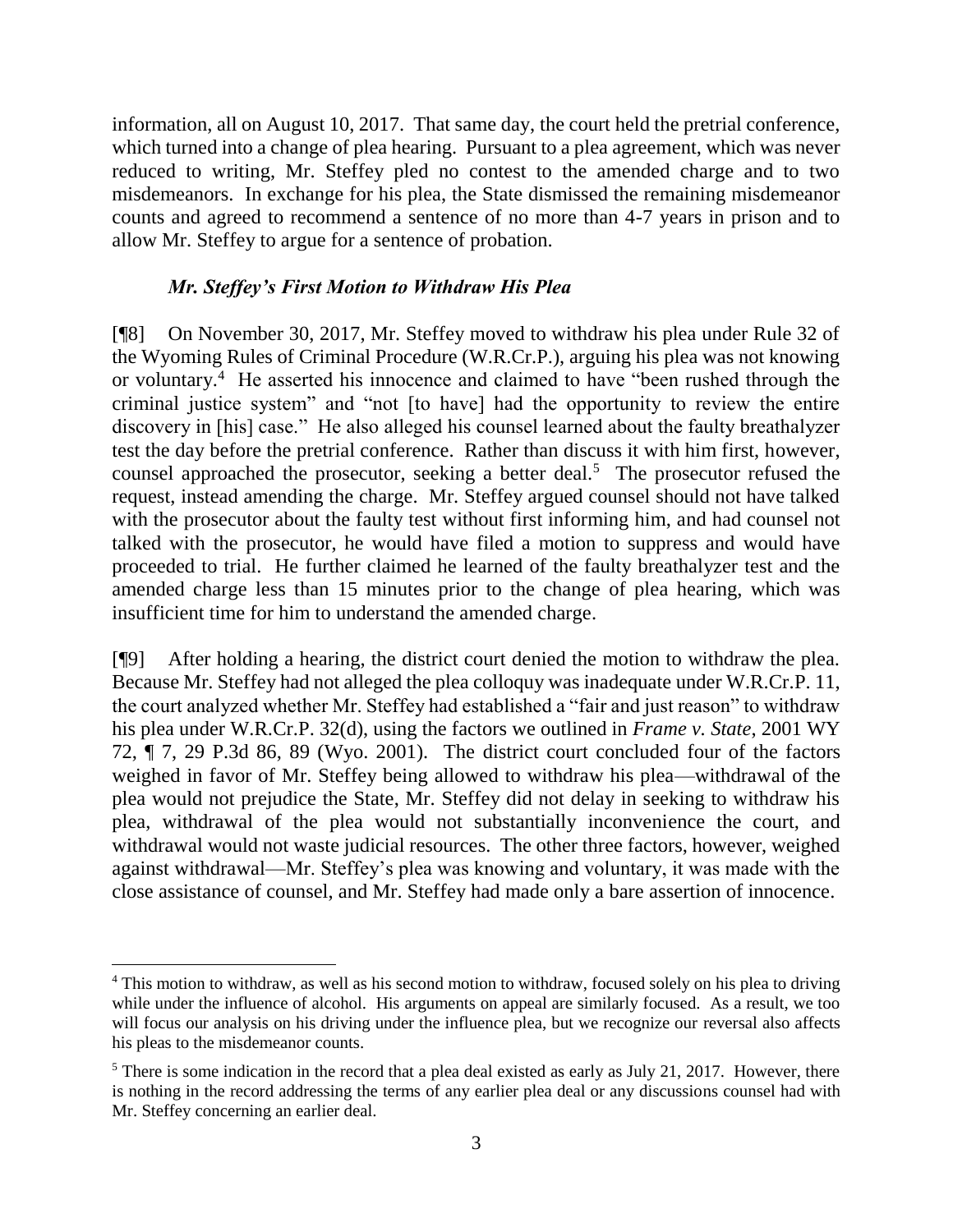[¶10] With regard to the potential suppression issue concerning the faulty administration of the breathalyzer test, the court concluded that while Mr. Steffey suggested counsel should not have discussed the issue with the prosecutor, he had failed to show how that discussion affected his plea or how it would have benefitted him at trial, as the State had already anticipated amending the charge and the faulty test could not have been used as a defense to the amended charge. It also found Mr. Steffey had not raised the issue during the change of plea hearing even though he was aware of it prior to the hearing. The court decided Mr. Steffey's motion to withdraw "'reflected no more than a desire to pursue a last, desperate defense tactic that would have had nothing to do with guilt or innocence.' [*United States v.*] *Graf*, 827 F.3d [581,] 584 [(7th Cir. 2016)]."

# *Mr. Steffey's Second Motion to Withdraw His Plea*

[¶11] On January 16, 2018, Mr. Steffey, now represented by newly retained counsel, filed a second motion to withdraw his no contest plea. This time, he claimed his plea was not knowing and voluntary because his prior counsel had not advised him of the consequences of his plea and had told him he would receive probation. He also stated he had yet to receive or review the discovery in his case.

[¶12] At the hearing on the motion, Mr. Steffey expounded on his claims. He explained he arrived for the pretrial conference approximately 15 minutes early. He had not intended on changing his plea. After going through security at the courthouse, defense counsel ushered him into a conference room and informed him of the faulty breathalyzer test, the amended charge, and the proposed plea agreement. With respect to the plea agreement, counsel told him the State could not seek an imprisonment term beyond 4-6 years, <sup>6</sup> but the ultimate sentence was left to the court's discretion. However, counsel also told him he was "almost certain" he would receive probation because he had a job, and it had been five years since his last drunk driving conviction. Mr. Steffey claimed his entire discussion with counsel lasted 5-10 minutes. He testified this was insufficient time for him to understand the amended charge and plea agreement prior to having to enter his plea.

[¶13] Mr. Steffey also complained he only spoke with his prior counsel four times before entering his plea, and he felt counsel did not have enough time for him. He again criticized his prior counsel for speaking with the prosecutor about the faulty breathalyzer test without first discussing it with him. Had counsel informed him first, he claimed he would have proceeded to trial and relied on the faulty test as a defense. Mr. Steffey's testimony went uncontradicted because the State failed to call his prior counsel as a witness or otherwise rebut his testimony.

[¶14] The district court denied the second motion to withdraw. It determined the same four *Frame* factors favored allowing Mr. Steffey to withdraw his plea, but the same three

l <sup>6</sup> The plea agreement actually required the State to recommend no more than 4-7 years in prison.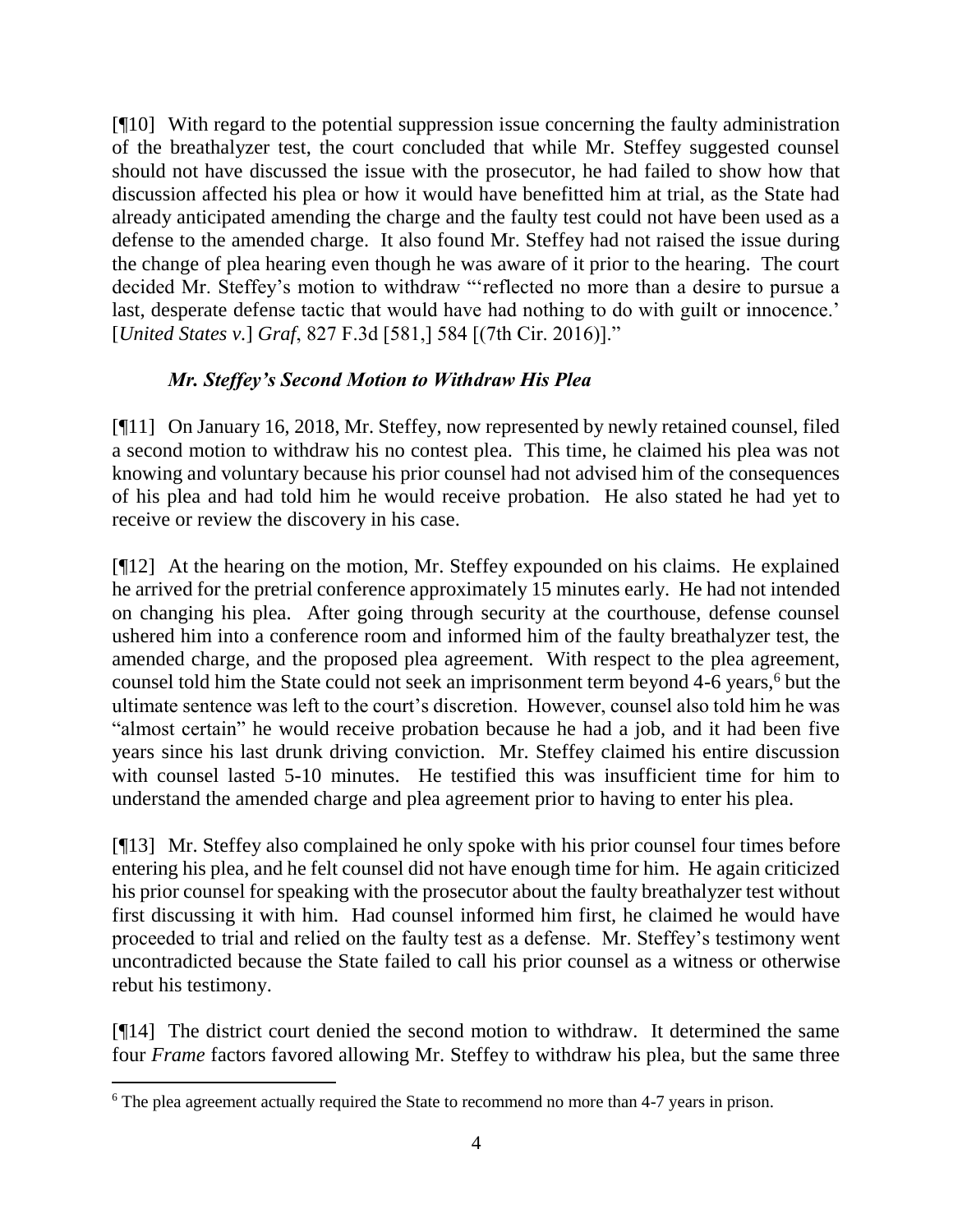factors continued to weigh against allowing him to withdraw. As for his failure to receive discovery, the court decided Mr. Steffey had failed to explain what discovery he had not received (other than the discovery related to the suppression issue, which it had previously addressed) or how it would have made a difference had he known about it prior to entering his plea.

[¶15] With respect to Mr. Steffey's claim that counsel spent insufficient time with him prior to his plea and misled him to believe he would receive probation, the court concluded such conduct did not rise to the level of ineffective assistance of counsel. It also found the claims to be belied by the record. During the change of plea hearing, Mr. Steffey stated he was satisfied with counsel. He also stated he understood the maximum sentence was seven years, that the sentence was within the sole discretion of the court, and he would not be permitted to withdraw his plea if the sentence was more severe than he expected. Moreover, Mr. Steffey's testimony revealed only that counsel "predicted probation," not that he "promise[d] a particular outcome." In the end, the judge classified Mr. Steffey's request to withdraw his plea as a mere change of mind, which "does not constitute a fair and just reason to withdraw his plea. *Winsted* [*v. State*, 2010 WY 139,] ¶ 16, 241 P.3d  $[497, 501]$   $[W$ yo. 2010)]."

[¶16] On July 25, 2018, the district court sentenced Mr. Steffey to 4-7 years imprisonment.

## **STANDARD OF REVIEW**

[¶17] Mr. Steffey claims his no contest plea was neither knowing nor voluntary. We review this claim *de novo*. *Maes v. State*, 2005 WY 70, ¶ 9, 114 P.3d 708, 710 (Wyo. 2005). He also faults the district court for not allowing him to withdraw his plea. We review the denial of a motion to withdraw a plea for an abuse of discretion. *See Berger v. State*, 2017 WY 90, ¶ 7, 399 P.3d 621, 623 (Wyo. 2017).

[¶18] "A court abuses its discretion only when it could not reasonably decide as it did." *Id*. (citing *Venard v. Jackson Hole Paragliding, LLC*, 2013 WY 8, ¶ 6, 292 P.3d 165, 168 (Wyo. 2013)); *see also, Chapman v. State*, 2013 WY 57, ¶ 52, 300 P.3d 864, 874 (Wyo. 2013) (under the abuse of discretion standard, we decide "whether the trial court could reasonably conclude as it did and whether any facet of its ruling was arbitrary or capricious" (quotations omitted)). "An abuse of discretion can [also] exist if the wrong law has been applied, the correct law has been applied but incorrectly interpreted, or if the correct law has been improperly applied." *Grove v. Pfister*, 2005 WY 51, ¶ 6, 110 P.3d 275, 278 (Wyo. 2005); s*ee also, Finley Res., Inc. v. EP Energy E&P Co.*, *L.P.,* 2019 WY 65, ¶ 7, 443 P.3d 838, 842 (Wyo. 2019).

# **DISCUSSION**

### *Whether Mr. Steffey's No Contest Plea was Knowing and Voluntary.*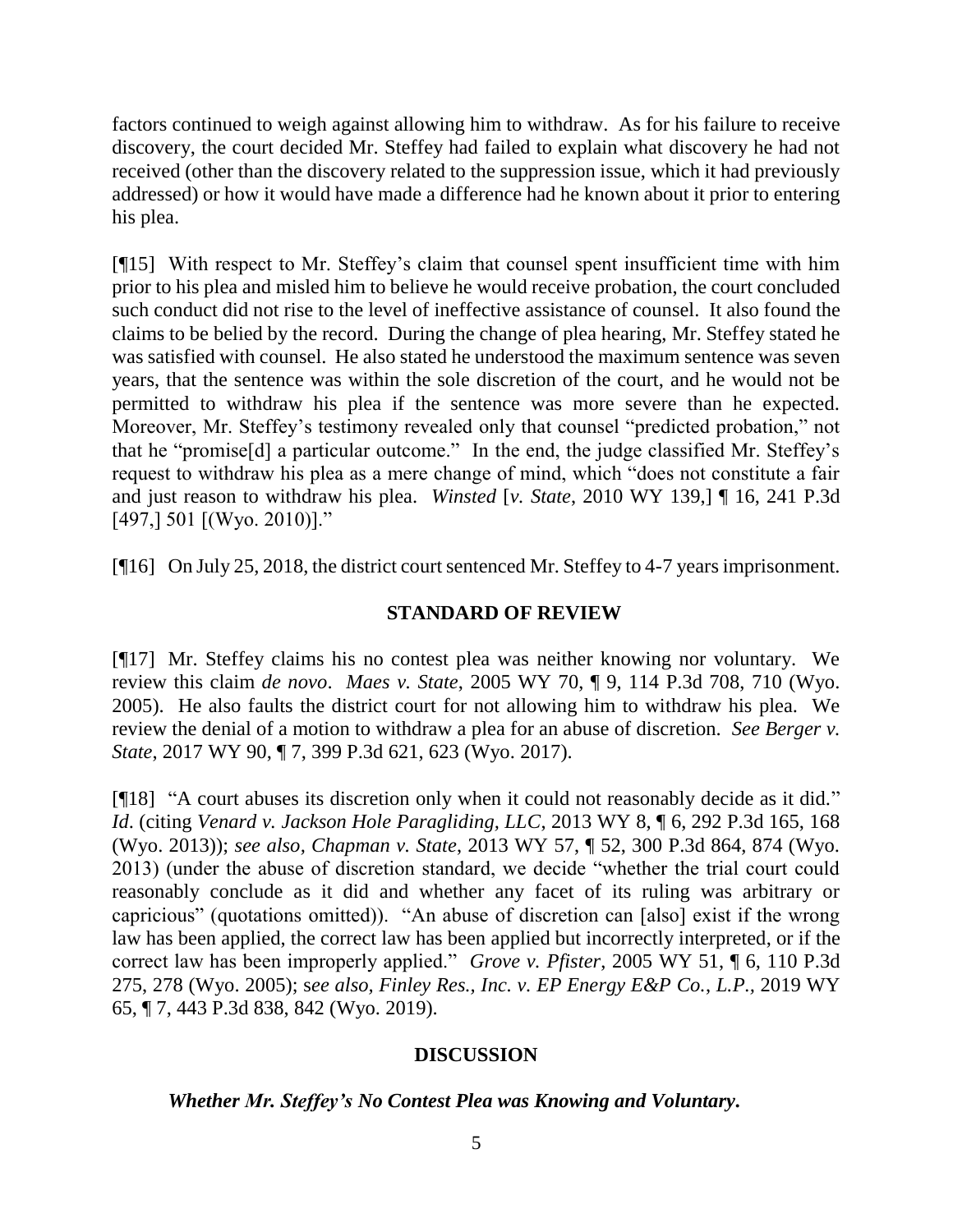[¶19] A no contest plea, like a guilty plea, must be entered voluntarily, knowingly, and "with sufficient awareness of the relevant circumstances and likely consequences."<sup>7</sup> *Williams v. State*, 2015 WY 100, ¶ 13, 354 P.3d 954, 959-60 (Wyo. 2015) (quoting *Brady v. United States*, 397 U.S. 742, 748, 90 S.Ct. 1463, 1468, 25 L.Ed.2d 747 (1970)). We look to the totality of the circumstances to determine whether a plea was knowing and voluntary. *Major v. State*, 2004 WY 4, ¶ 11, 83 P.3d 468, 472 (Wyo. 2004). "A guilty plea is valid where the totality of the circumstances demonstrates that a defendant made a voluntary and intelligent choice to plead guilty from alternative courses of action available to him and understood the consequences of his plea." *Maes*, ¶ 9, 114 P.3d at 710. Stated differently,

> "[A] plea of guilty entered by one fully aware of the direct consequences, including the actual value of any commitments made to him by the court, prosecutor, or his own counsel, must stand unless induced by threats (or promises to discontinue improper harassment), misrepresentation (including unfulfilled or unfulfillable promises), or perhaps by promises that are by their nature improper as having no proper relationship to the prosecutor's business (e.g. bribes)."

*Major*, ¶ 11, 83 P.3d at 472 (quoting *Brady*, 397 U.S. at 755, 90 S.Ct. at 1472).

[¶20] Mr. Steffey does not contend his plea was the result of force, threats, or promises other than those contained in the plea agreement. Nor does he complain the court failed to comply with W.R.Cr.P. 11. Rather, he argues his plea was not knowing or voluntary because the totality of the circumstances show he did not fully understand the amended charge, the plea agreement, or the consequences of his plea, and he had insufficient time to speak with his attorney to discuss these matters prior to pleading guilty.

[¶21] The State contends Mr. Steffey's arguments are contrary to the record of the change of plea hearing, where the district court thoroughly explained to Mr. Steffey the crime, the potential sentence, including that probation was not a guarantee, the rights he would be waiving by pleading no contest and the consequences of the plea agreement. The State argues that while Mr. Steffey showed some confusion on two "minor" matters, the court

 $\overline{a}$ 

 $\frac{7}{1}$  Mr. Steffey's no contest plea is the functional equivalent of a nolo contendere plea and, for purposes of our review, "a nolo contendere plea is functionally equivalent to a guilty plea." *Major*, ¶ 11, 83 P.3d at 472 (citing *Becker v. State*, 2002 WY 126, ¶ 11, 53 P.3d 94, 98 (Wyo. 2002)); *Johnson v. State*, 6 P.3d 1261, 1262 n.1 (Wyo. 2000). *See also, Winsted*, ¶ 7, 241 P.3d at 499 ("For the purposes of an appeal, a plea of no contest is functionally equivalent to a guilty plea."); *Miller v. State*, 2006 WY 92, ¶ 6 n.2, 138 P.3d 688, 690 n.2 (Wyo. 2006) ("For purposes of appellate review, a nolo contendere (no contest) plea is functionally equivalent to a guilty plea.").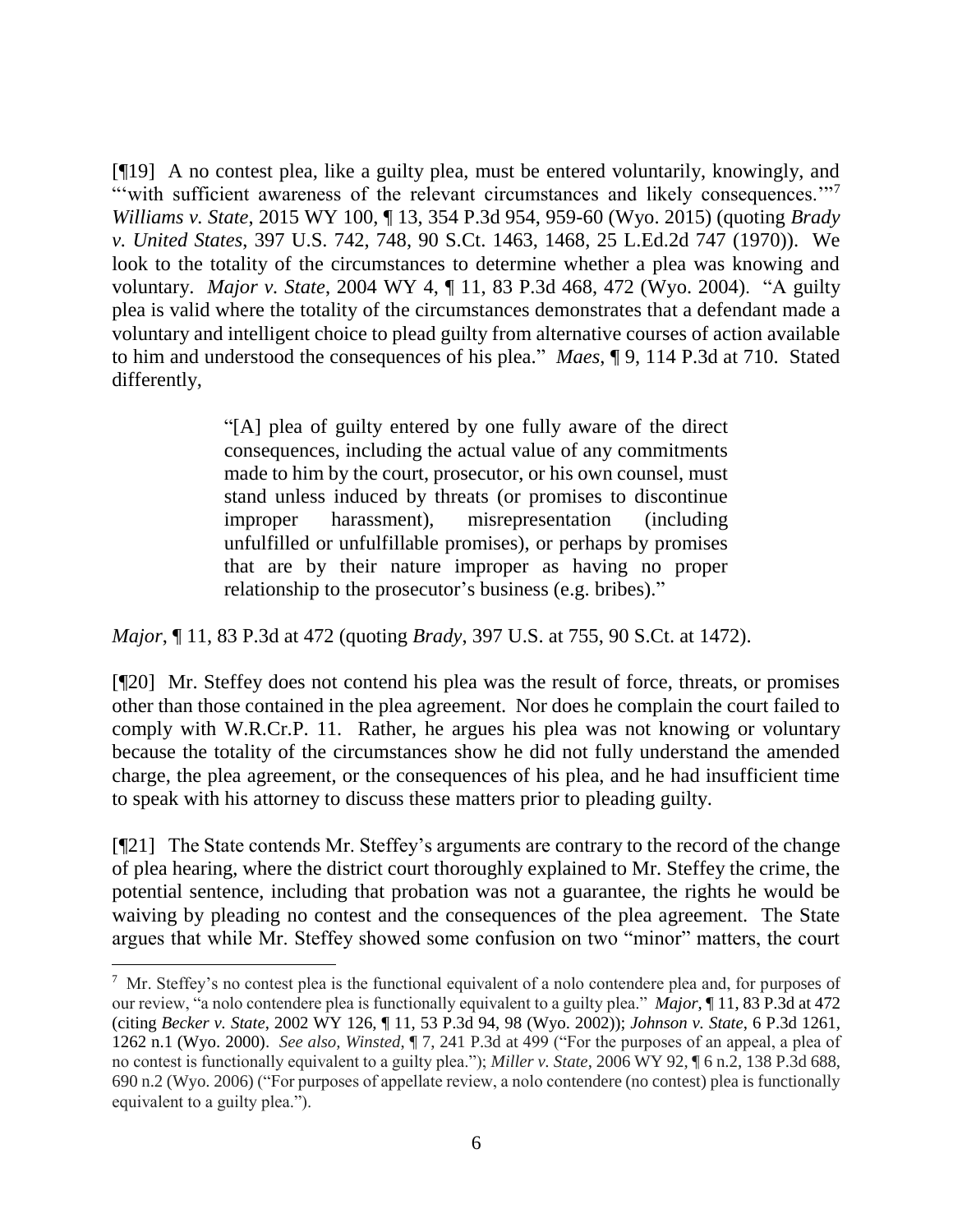corrected any confusion and Mr. Steffey indicated he understood. The State also argues the brief interaction between Mr. Steffey and his counsel before his plea did not render it involuntary or unknowing. While it concedes this Court has yet to address such a claim, other jurisdictions have upheld pleas under similar circumstances when neither the defendant nor counsel requested additional time to consider the plea or where the defendant had failed to show how further consultation with counsel would have impacted his decision to plead.

[¶22] At the outset, we acknowledge Mr. Steffey told the district court at the change of plea hearing that he was entering his plea "voluntarily." Nevertheless, the totality of the circumstances in this case show his response to be unreliable. His plea was not knowing or voluntary because he did not understand the plea agreement or the consequences of his plea. Mr. Steffey's confusion was not about "minor" matters but was about the essence of the amended charge and the results of his plea.

[¶23] Mr. Steffey testified he was made aware of the amended charge and the plea agreement approximately 10 minutes prior to the change of plea hearing. His testimony went unrebutted. Indeed, the record shows the State moved to amend and did amend the charge on the same day Mr. Steffey entered his no contest plea. And, when asked at the change of plea hearing whether he had discussed the plea and plea agreement with counsel, Mr. Steffey replied, "Briefly, yes." Mr. Steffey testified his brief discussion with counsel before his plea was insufficient to allow him to understand the plea agreement. The record bears this out.

[¶24] During the change of plea hearing, the district court explained to Mr. Steffey the charge against him and the potential penalty. When asked whether he understood those items, Mr. Steffey responded affirmatively. The court then stated it had been notified a plea agreement had been reached between Mr. Steffey and the State. When the court asked whether that was Mr. Steffey's understanding, Mr. Steffey replied, "Could you please specify the agreement?" The judge responded: "I don't know what the agreement is. I was going to ask what the agreement was." At that time, Mr. Steffey turned to defense counsel. In other words, Mr. Steffey did not know the terms of the plea agreement.

[¶25] Defense counsel stated the terms of the plea agreement would be outlined later in the proceeding. Mr. Steffey responded, "Yeah, I understand that *there was an agreement*." This statement indicates Mr. Steffey did not know the terms of the agreement and was not a participant in the agreement. Later, the court asked Mr. Steffey whether the plea agreement "reflect[s] [his] entire agreement with the State of Wyoming." Mr. Steffey responded, "*I'm going to go ahead and agree with that*, your Honor, yes." Again, these responses demonstrate Mr. Steffey was aware an agreement existed, but he did not know its terms, and had not personally agreed to it until responding to the court.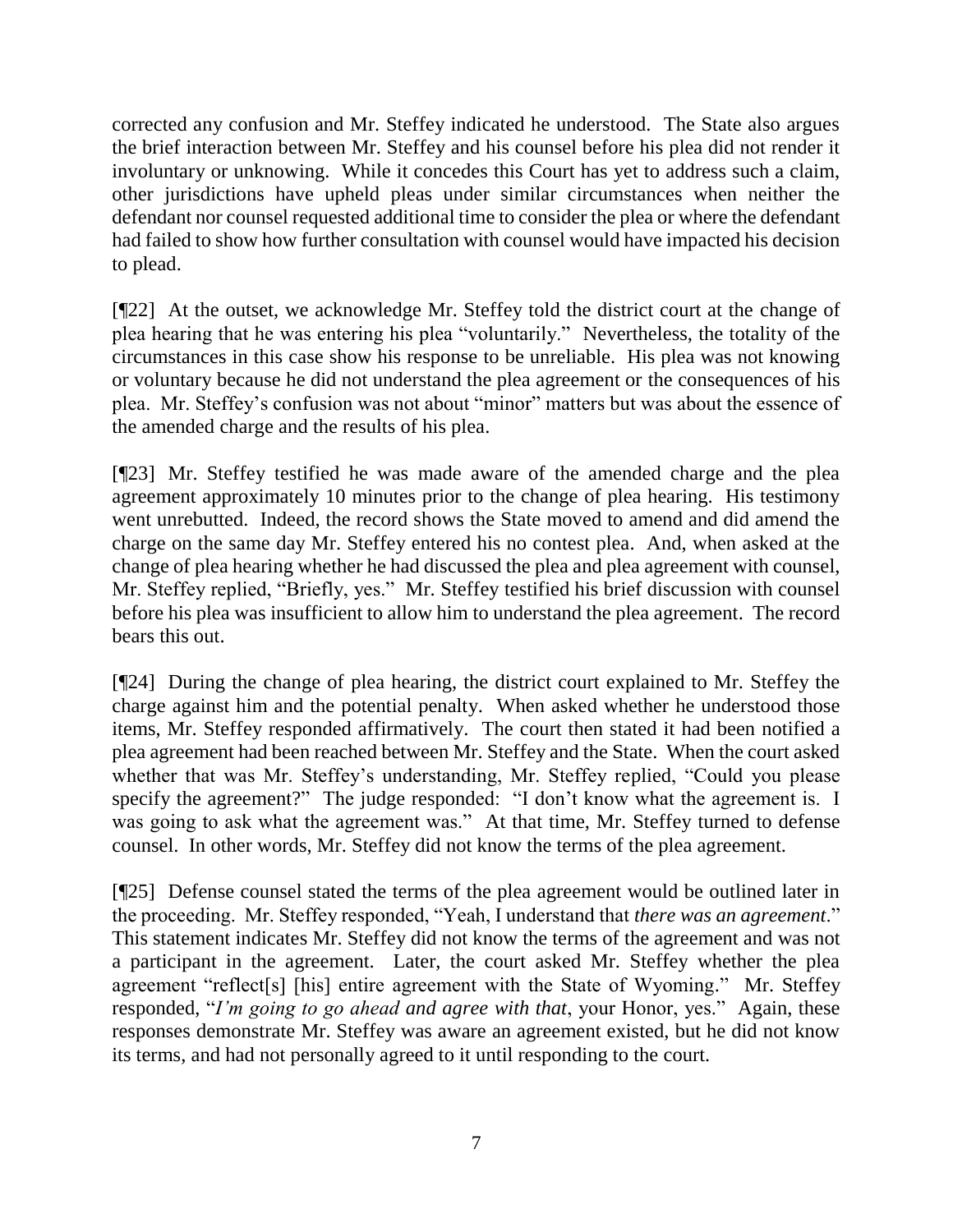[¶26] His lack of understanding of the plea agreement was also on display when the court informed Mr. Steffey about the differences between W.R.Cr.P.  $11(e)(1)(A)$  and  $(e)(1)(B)$ plea agreements. The court told Mr. Steffey that in the Rule  $11(a)(1)(A)$  context, if a court rejects the plea agreement, including any sentencing recommendations, a defendant may withdraw his plea. However, in the Rule  $11(e)(1)(B)$  context, which applied to him, if the court rejects the plea agreement, he could not withdraw his plea. Mr. Steffey seemed to understand the court was not bound by the State's sentencing recommendation. However, he expressed confusion as to whether he could withdraw his plea if the court rejected the recommended sentence. Once the court corrected any confusion and explained the sentencing range, Mr. Steffey responded, "I understand – and just – *I'm trying to take it all in and comprehend it and make sure, you know, I completely understand* . . . ." This response, as well as his other responses discussed above, show Mr. Steffey had little to no understanding of the plea agreement prior to the change of plea hearing. He had to rely on the court and defense counsel to fill him in at the hearing.

[¶27] The same can be said about his understanding of the consequences of his plea. Defense counsel informed the court of the amended charge and outlined the terms of the plea agreement. The court then asked Mr. Steffey whether he understood the agreement and the consequences thereof. Mr. Steffey replied: "*So instead of it being my second felony DUI, basically, it's going to be my first*?" Both the court and defense counsel responded "no" and explained:

> COURT: No, they're both all felonies. [DEFENSE COUNSEL]: They're all enhanced felony fourths. COURT: It's because it's a fourth offense within – [MR. STEFFEY]: Ten years? [DEFENSE COUNSEL]: Ten years, yeah. COURT: Right. It doesn't matter that it's under what subsection. You know, you've got the subsection that's incapable of safely driving, the under the influence of alcohol, in excess of .08 or .08 or greater, you have under the influence of drugs. [MR. STEFFEY]: Right. COURT: And you have – and then you have the third which is under the influence of a combination of – [MR. STEFFEY]: Okay. COURT: -- so it could be any one of those, but they're all DUIs, and that all get enhanced to a felony.

After this explanation, Mr. Steffey responded: "Absolutely. Yeah, I understand, and I'll just have to, you know, *study it a little bit more*."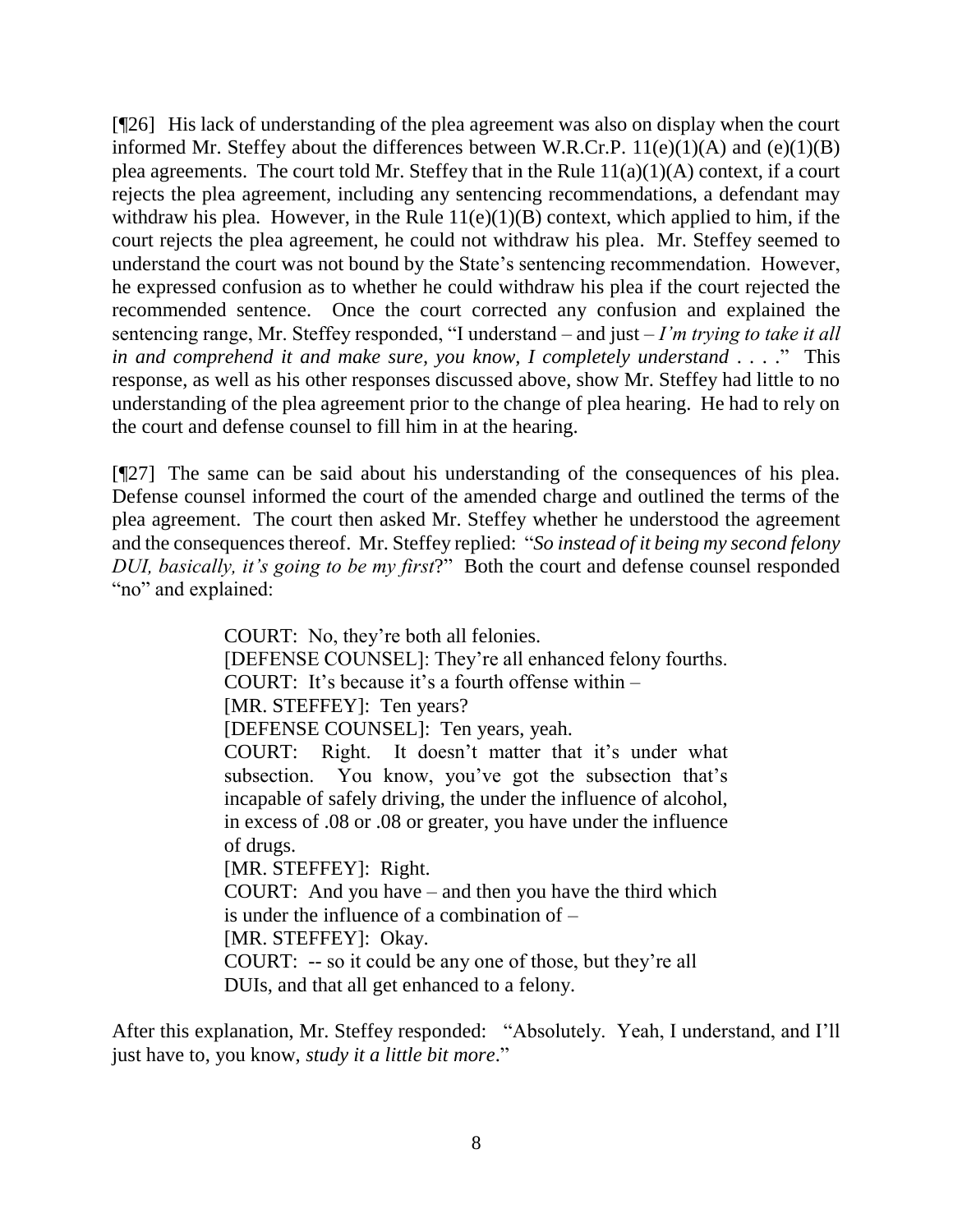[¶28] Despite Mr. Steffey indicating he needed more time, the court did not stop or otherwise stay the proceedings to allow Mr. Steffey additional time. Rather, the court immediately asked Mr. Steffey: "Okay. So do you feel like you understand the consequences of your . . . no contest plea? And do you want to go ahead with it today?" While Mr. Steffey responded "absolutely" and stated he wanted to proceed with his plea, his response was not trustworthy given his apparent lack of awareness and understanding of the terms of the plea agreement and the consequences of his plea, and his indication he needed more time to study the matter. *Cf. Caicedo-Gutierrez v. United States*, Nos. 8:08- CV-474-T-30TBM & 8:04-CR-374-T-30TBM, 2008 WL 3889716, \*3 (M.D. Fla. Aug. 20, 2008) (unpublished) (habeas petitioner's claim that he did not know the terms of his plea agreement was directly contradicted by the record; during the change of plea hearing, he acknowledged under oath that an interpreter had read the plea agreement to him in Spanish, that he understood the agreement, and that nothing about the agreement confused him).

[¶29] The State argues: "That [a] defendant ha[s] questions addressed during a change of plea hearing must not mechanically render [his] plea[] invalid," nor should we penalize a district court for taking the time to address a defendant's concerns. We agree. The mere fact Mr. Steffey had questions during the change of plea hearing does not per se render his plea invalid; rather, the validity of a plea is decided in light of the totality of the circumstances. We also commend the district court for attempting to address Mr. Steffey's questions and correct his misunderstandings. The problem in this case, however, is that those attempts ultimately proved futile; Mr. Steffey indicated he needed more time to study the matter, but no additional time was given. Under the specific circumstances of this case, Mr. Steffey's plea was not knowing or voluntary.

# *Whether the District Court Abused Its Discretion in Not Allowing Mr. Steffey to Withdraw His No Contest Plea.*

[¶30] Rule 32(d) states in pertinent part: "If a motion for withdrawal of a plea of guilty or nolo contendere is made before sentence is imposed, the court may permit withdrawal of the plea upon a showing by the defendant of *any fair and just reason*."<sup>8</sup> (Emphasis added). *See also, Winsted*, ¶ 7, 241 P.3d at 499 ("The defendant has the burden of establishing a fair and just reason for withdrawal of a plea before sentence is imposed."). We have outlined seven non-dispositive factors to guide the district court in deciding whether the defendant has established a fair and just reason in support of a motion to withdraw his plea:

> (1) Whether the defendant has asserted his innocence; (2) whether the government would suffer prejudice; (3) whether

<sup>&</sup>lt;sup>8</sup> A motion to withdraw a guilty plea may also be based on the district court's failure to comply with the requirements of Rule 11. *See Ortega-Araiza v. State*, 2014 WY 99, ¶ 24, 331 P.3d 1189, 1198 (Wyo. 2014); *Russell v. State*, 2013 WY 137, ¶ 17, 312 P.3d 76, 81 (Wyo. 2013). Mr. Steffey does not contend the court failed to comply with Rule 11, and he did not seek withdrawal on that basis.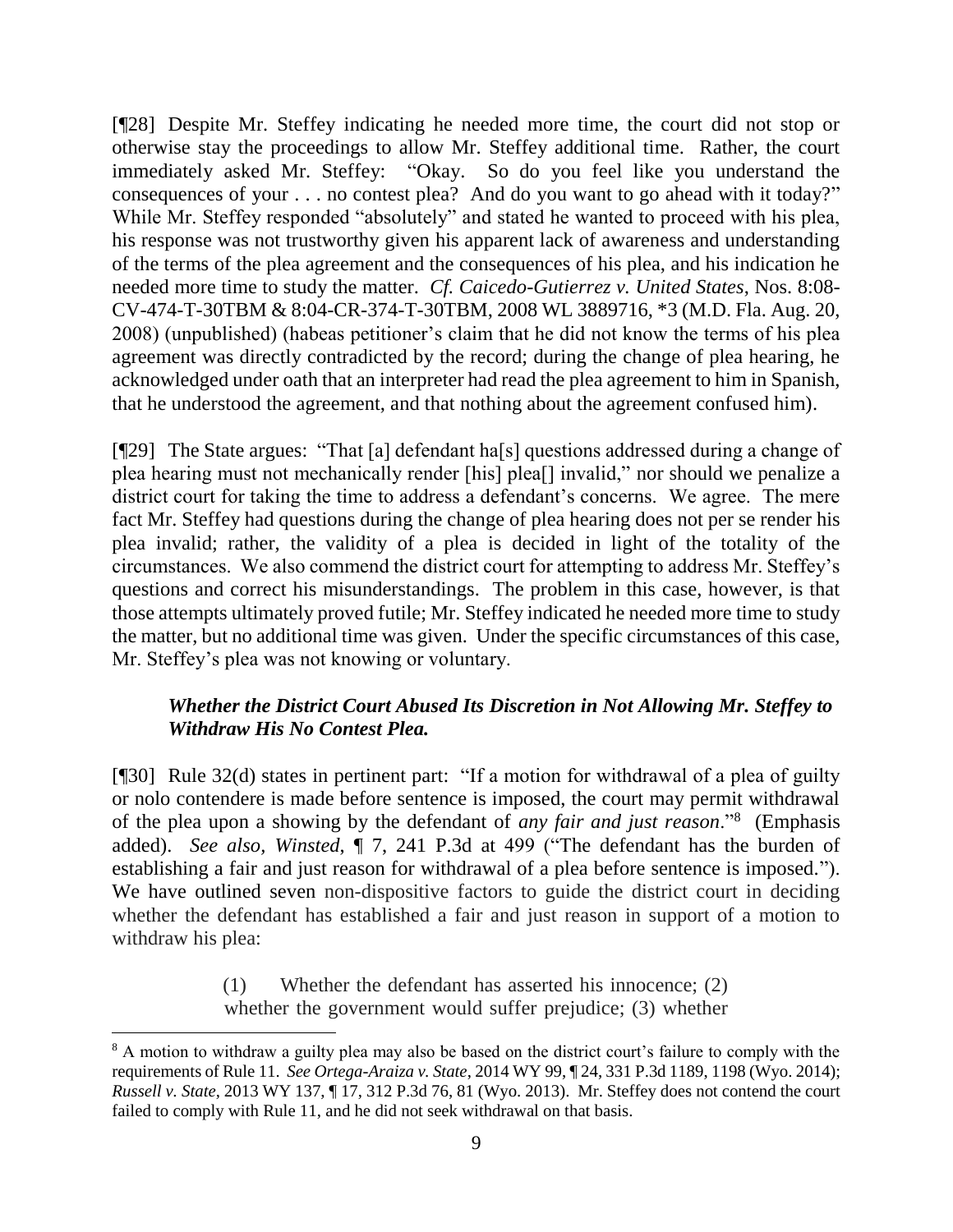the defendant has delayed in filing his motion; (4) whether withdrawal would substantially inconvenience the court; (5) whether close assistance of counsel was present; (6) whether the original plea was knowing and voluntary; and (7) whether the withdrawal would waste judicial resources.

*Id.* (citing 3 Wright, King & Klein, Federal Practice and Procedure: Criminal 2d § 538 (Supp. 2001), and *United States v. Black*, 201 F.3d 1296, 1299-1300 (10th Cir. 2000)); *see also, Major*, ¶ 14, 83 P.3d at 473 ("Our intention in setting out the list of factors in *Frame* was to provide guidance to the trial courts in making the determination of whether a defendant has presented a fair and just reason in support of the motion to withdraw his guilty plea . . . . No single factor is dispositive, and the ultimate determination on the motion is based upon whether the defendant has carried his burden of establishing a fair and just reason for withdrawal.").

[¶31] The district court considered these factors and decided the second, third, fourth, and seventh factors weighed in favor of allowing Mr. Steffey to withdraw his plea; the State does not argue otherwise. As to the other three factors, the court concluded they weighed in favor of denying the motion to withdraw. Mr. Steffey agrees he made only a "bare assertion of innocence," which is not enough to satisfy the first *Frame* factor. *See Russell*, ¶¶ 22-24, 312 P.3d at 82-83 ("[A]n assertion of innocence based on admittedly speculative explanations unsupported by any evidence is not sufficient to show a fair and just reason for allowing a plea withdrawal."). He contends, however, the fifth and sixth factors weighed in favor of allowing him to withdraw. We agree.

[¶32] The district court erred in concluding the sixth *Frame* factor (whether the original plea was knowing and voluntary) weighed in favor of not allowing Mr. Steffey to withdraw. We have already explained that the totality of the circumstances reveal Mr. Steffey's plea to be unknowing and involuntary.

[¶33] With respect to the fifth factor (whether close assistance of counsel was present), the district court required Mr. Steffey to show counsel was constitutionally ineffective under *Strickland v. Washington*, 466 U.S. 668, 104 S.Ct. 2052, 80 L.Ed.2d 674 (1984). 9

<sup>&</sup>lt;sup>9</sup> Mr. Steffey's second motion to withdraw his plea seemed to claim he was denied the effective assistance of counsel. At the hearing on the motion, however, he did not suggest his prior counsel's performance rose to the level of ineffective assistance of counsel. Nevertheless, the district court's analysis of the fifth *Frame* factor shows it applied the *Strickland* standard, even though it did not specifically cite *Strickland*.

To establish ineffective assistance of counsel, *Strickland* requires the defendant to show both "that counsel's performance was deficient" and that such deficiency "prejudiced the defense." *Id.*, 466 U.S. at 687, 104 S.Ct. at 2064. In concluding that Mr. Steffey had not established the fifth *Frame* factor, the court stated, "Mr. Steffey has not . . . shown counsel's performance was deficient or prejudicial to him." Similarly, in addressing Mr. Steffey's claim that counsel had only a brief discussion with him prior to the change of plea hearing, the court concluded it could not find any case where such brief interaction with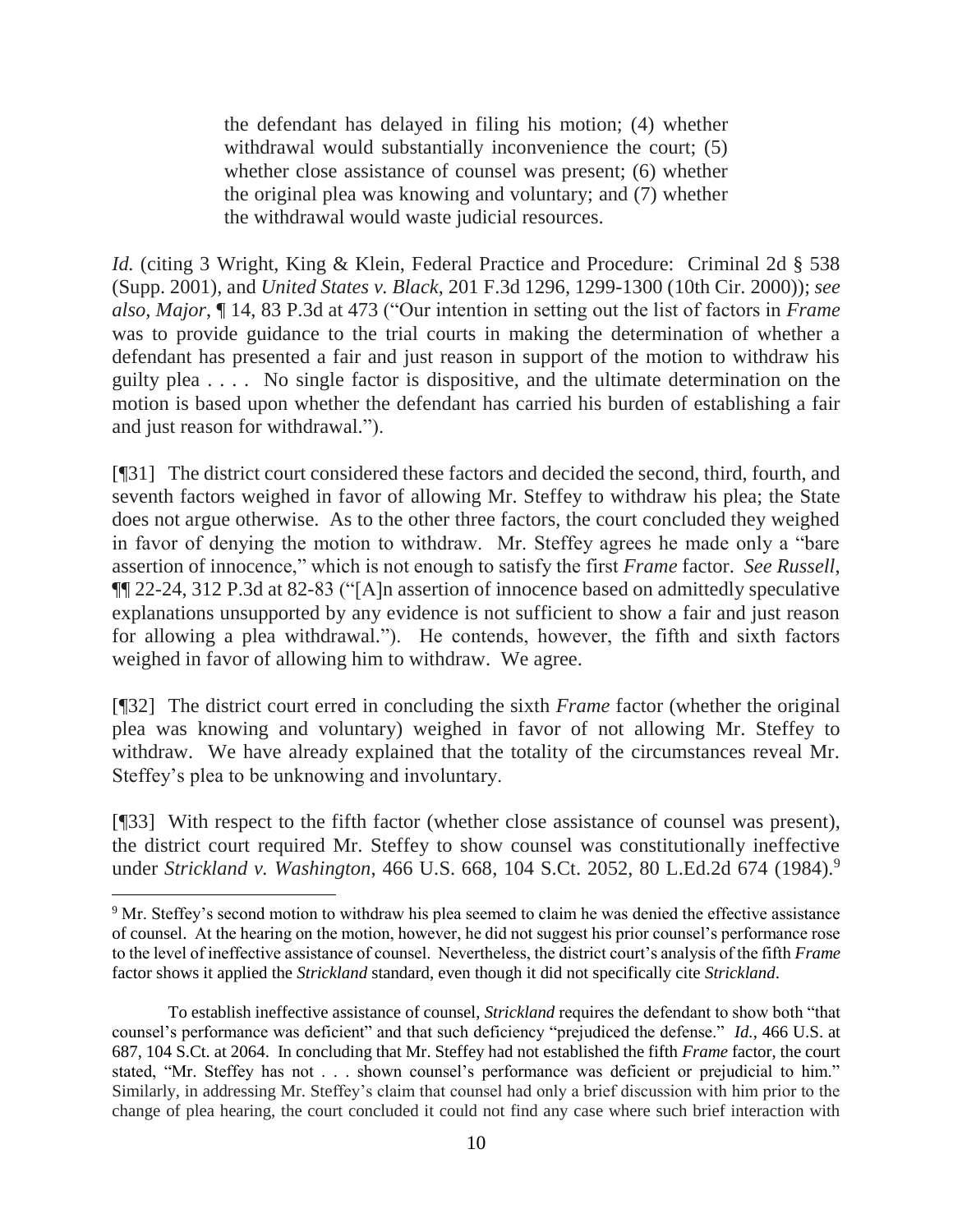That was error. While ineffective assistance of counsel "may constitute a fair and just reason to grant a motion to withdraw," *Frame*, ¶ 8, 29 P.3d at 89, we have never held that a defendant must satisfy the *Strickland* standard in order to establish the fifth *Frame* factor. The State urges us to do so now because the *Strickland* standard is familiar and welldefined. We decline its request.

[¶34] The *Strickland* standard is familiar, but so is the close assistance of counsel factor. It has been a part of our jurisprudence since 2001, when *Frame* was decided. *Strickland* does establish a well-known two-prong test a defendant must satisfy in order to show his counsel was ineffective, i.e., deficient performance and prejudice. However, whether each of those two prongs has been satisfied is often fact intensive. *Strickland*, 466 U.S. at 689, 104 S.Ct. at 2065 ("[i]n any case presenting an ineffectiveness claim, the performance inquiry must be whether counsel's assistance was reasonable *considering all the circumstances*"; "[i]n making [the prejudice] determination, a court hearing an ineffectiveness claim must consider *the totality of the evidence before the judge or jury*" (emphasis added)). In that respect, it is no different than our analysis under the fifth *Frame* factor. *See, e.g., Dobbins v. State*, 2012 WY 110, ¶¶ 56-60, 298 P.3d 807, 822-23 (Wyo. 2012); *Winsted*, ¶ 11, 241 P.3d at 500; *Demeulenaere v. State*, 2008 WY 147, ¶ 20, 197 P.3d 1238, 1243 (Wyo. 2008).

[¶35] Turning to the fifth *Frame* factor, we have described the close assistance of counsel factor as requiring counsel's assistance to be adequate and available. *See Doles v. State*, 2002 WY 146, ¶ 22, 55 P.3d 29, 33 (Wyo. 2002). *See also, Winsted*, ¶¶ 12, 14, 17, 241 P.3d at 500-502 (upholding district court's determination that each of the *Frame* factors weighed against allowing defendant to withdraw his plea, including its decision that the fifth factor was not satisfied because "there is nothing to suggest that appointed counsel's assistance was inadequate or unavailable"). The record in this case shows counsel's assistance was neither.

[¶36] Mr. Steffey testified counsel met with him only four times prior to pleading no contest and ignored his requests to review the discovery. That discovery included security footage from the detention center, which captured the officers' administration of the breathalyzer test, including their failure to follow protocol. The State turned this footage over to defense counsel in April 2017, and again in June 2017. Yet, based on the record,

l

counsel constituted "ineffective assistance of counsel." Moreover, in addressing Mr. Steffey's claim that counsel told him he would receive probation, the district court concluded "a mere mistaken prediction of a sentencing range is not per se ineffective assistance of counsel." The court also implicitly applied the *Strickland* test when addressing Mr. Steffey's various complaints against counsel. For example, the court decided counsel's failure to discuss the faulty breathalyzer test with Mr. Steffey prior to discussing it with the prosecutor was immaterial because Mr. Steffey had not shown how that discussion affected his plea or how it would have benefitted him to raise the faulty test at trial since the State had anticipated amending the charge and the faulty test could not have been used as a defense to the amended charge. In other words, even if counsel was deficient, the court concluded such deficiency did not prejudice Mr. Steffey.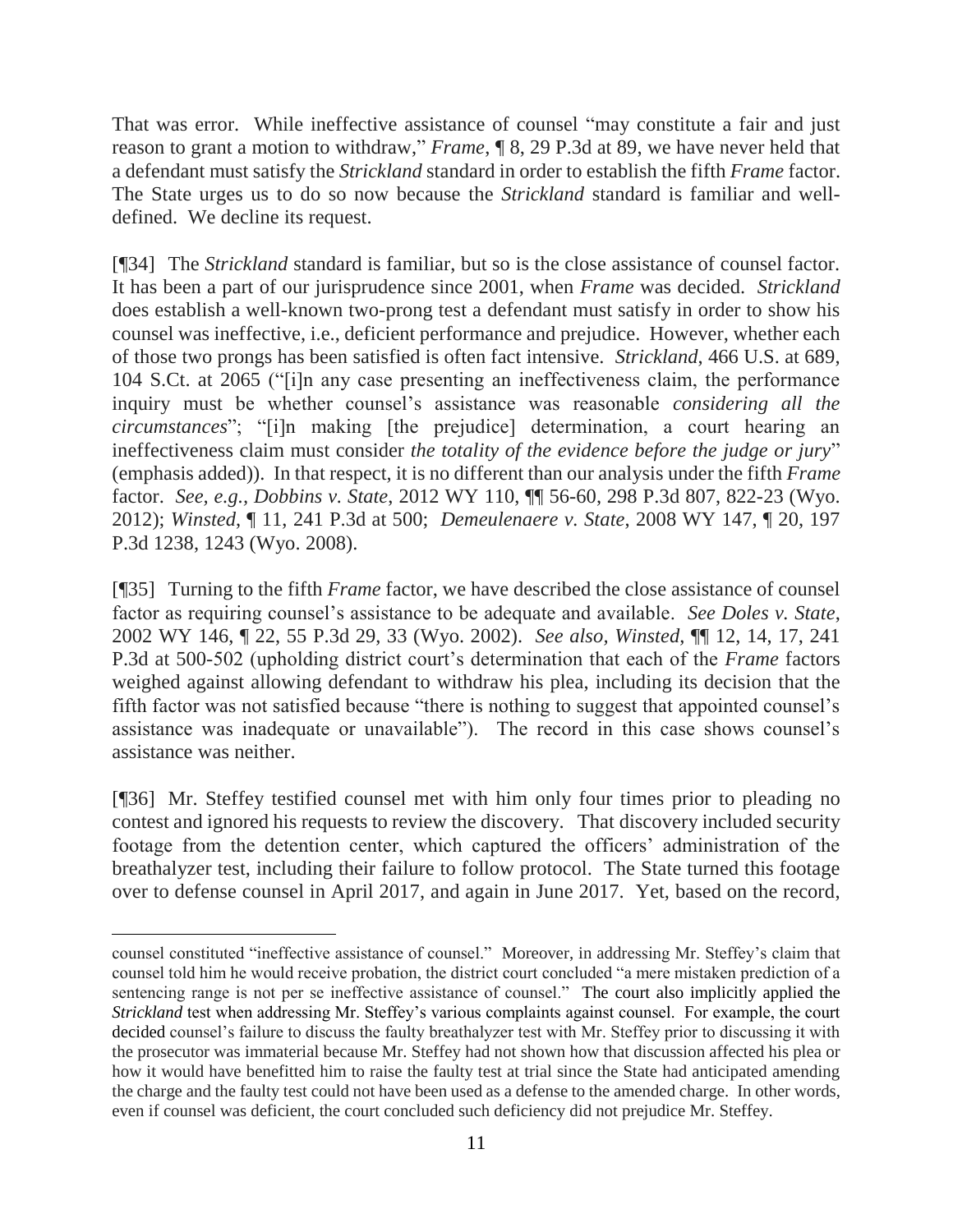counsel never reviewed this discovery with Mr. Steffey, nor did he inform Mr. Steffey of the officers' failure to follow protocol until August 10, 2017. And he did so only 5-10 minutes prior to the change of plea hearing. During that same short timeframe, he also informed Mr. Steffey of the amended charge and the plea agreement. In discussing the plea agreement, counsel did not promise Mr. Steffey he would receive probation, but he did lead him to believe he would receive probation.

[¶37] Importantly, Mr. Steffey's testimony on these matters was not contradicted, and the district court accepted it. *Cf. Miller*, ¶¶ 7-10, 138 P.3d at 690-91 (district court did not abuse its discretion in denying defendant's presentence motion to withdraw his pleas; while defendant testified to deficiencies in counsel's representation, the court decided his testimony was not credible in light of contrary testimony by defense counsel). While counsel's performance may not have risen to the level of ineffective assistance of counsel, the record does not show counsel was available or his assistance was adequate to ensure Mr. Steffey made an informed decision when he entered his plea. And, as we have already explained, the record shows Mr. Steffey did not in fact make an informed or voluntary decision to plead no contest as a result. Properly analyzed, the fifth *Frame* factor weighs in favor of allowing Mr. Steffey to withdraw his plea.<sup>10</sup>

[¶38] In sum, the district court erred in applying the fifth and sixth *Frame* factors. Such errors amount to an abuse of discretion. *See Grove*, ¶ 6, 110 P.3d at 278 ("[a]n abuse of discretion can exist if . . . *the correct law has been applied but incorrectly interpreted, or if the correct law has been improperly applied*" (emphasis added)); *see also, Finley Res., Inc.*, ¶ 7, 443 P.3d at 842.<sup>11</sup>

This explanation supports Mr. Steffey's claim that counsel had little contact with him prior to the change of plea hearing.

 $\overline{a}$ <sup>10</sup> The district court emphasized Mr. Steffey's claim at the change of plea hearing to be satisfied with counsel. However, Mr. Steffey did so "with an explanation":

I – you know, I understand [defense counsel being] in Sweetwater County and me being in Natrona [County] that, with his caseload, the amount of cases that he had, I just -- I was hoping that I [would be] able to spend a little bit more time with him on my case, be able to go over discovery and be in contact with each other quite a bit more. Other than that, I mean, yeah, he  $-$  he was the man for the job. He represented me, and he – this is the – this is what we agreed upon, so other than him being overworked, I think, by the Public Defender's Office, other than that, he's fine.

<sup>&</sup>lt;sup>11</sup> Although we have held none of the *Frame* factors to be dispositive, we have suggested the voluntariness of the plea (the sixth factor) is a significant factor. *See Frame*, ¶ 7, 29 P.3d at 89 ("A defendant has no absolute right to withdraw a plea of guilty before sentence is imposed, and where the strictures of W.R.Cr.P. 11 have been met, *and the defendant intelligently, knowingly, and voluntarily entered into his plea of guilty*, the district court's decision to deny such a motion is within its sound discretion." (Emphasis added) (citing *Burdine v. State*, 974 P.2d 927, 929-30 (Wyo. 1999); 3 Charles Alan Wright, Federal Practice and Procedure: Criminal 2d § 538 (1982 and Supp. 2001))). Other courts have described the first (assertion of innocence), fifth (close assistance of counsel) and sixth (voluntariness of the plea) factors as the most